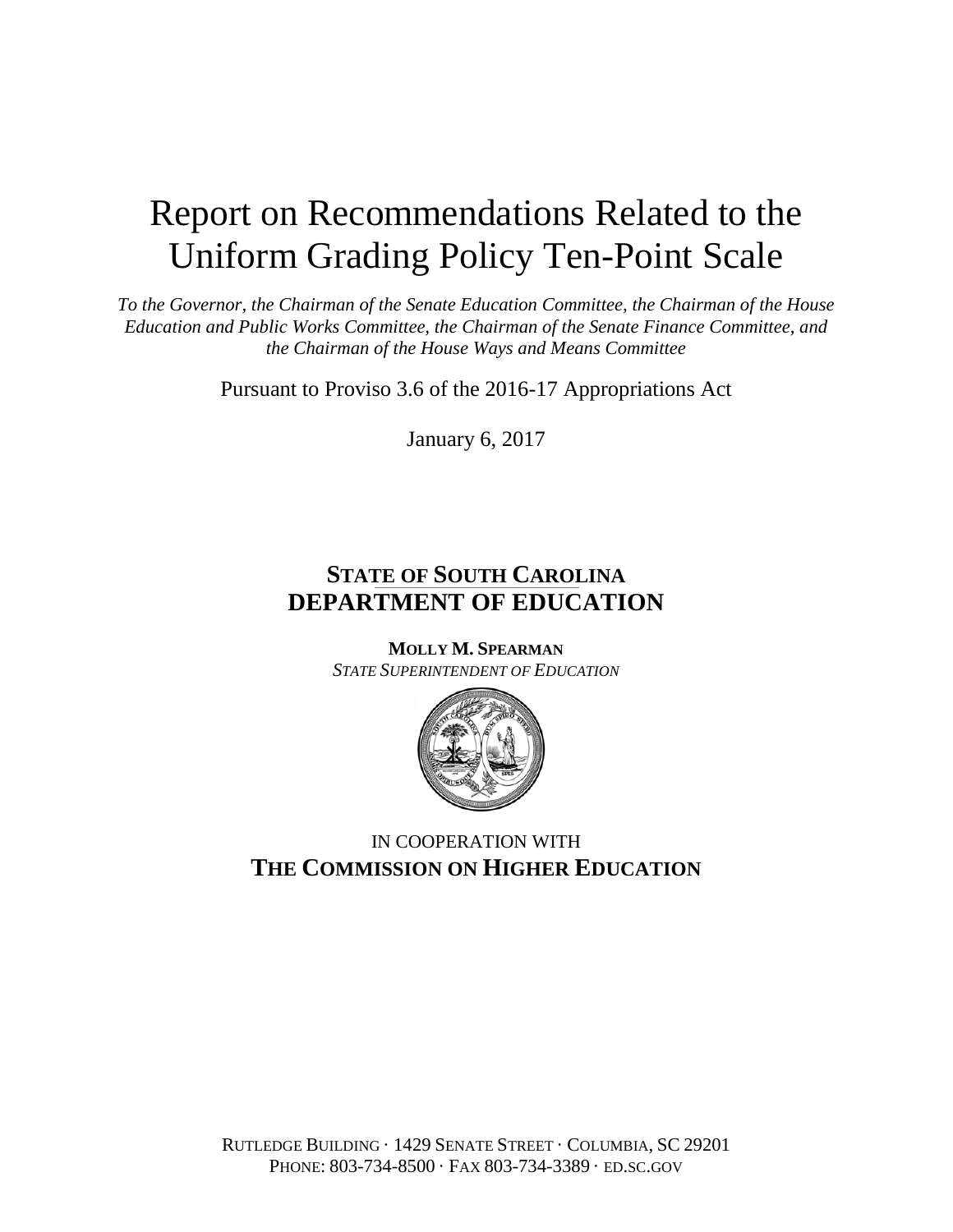# **Table of Contents**

| Table 3: SCDE Estimated Increases in Seniors from Public Schools with 3.0 or Higher GPA. 4 |
|--------------------------------------------------------------------------------------------|
|                                                                                            |
|                                                                                            |
|                                                                                            |
| Table 6: CHE Projected Increases in Entering Classes Eligible for Scholarships as the Ten- |
| Table 7: Merit-Scholarship Retention Values Applied to Award Number for Entering Class in  |
| Table 8: CHE Estimated Additional Students, Adjusted for Growth and Retention 6            |
| Table 9: CHE Projected Fiscal Impact of Retaining Current GPA Thresholds as the Ten Point  |
|                                                                                            |
|                                                                                            |
| Table 10: Recommendation 1 - Changes to Scholarship Criteria to Remain Revenue Neutral. 8  |
|                                                                                            |
|                                                                                            |
|                                                                                            |
|                                                                                            |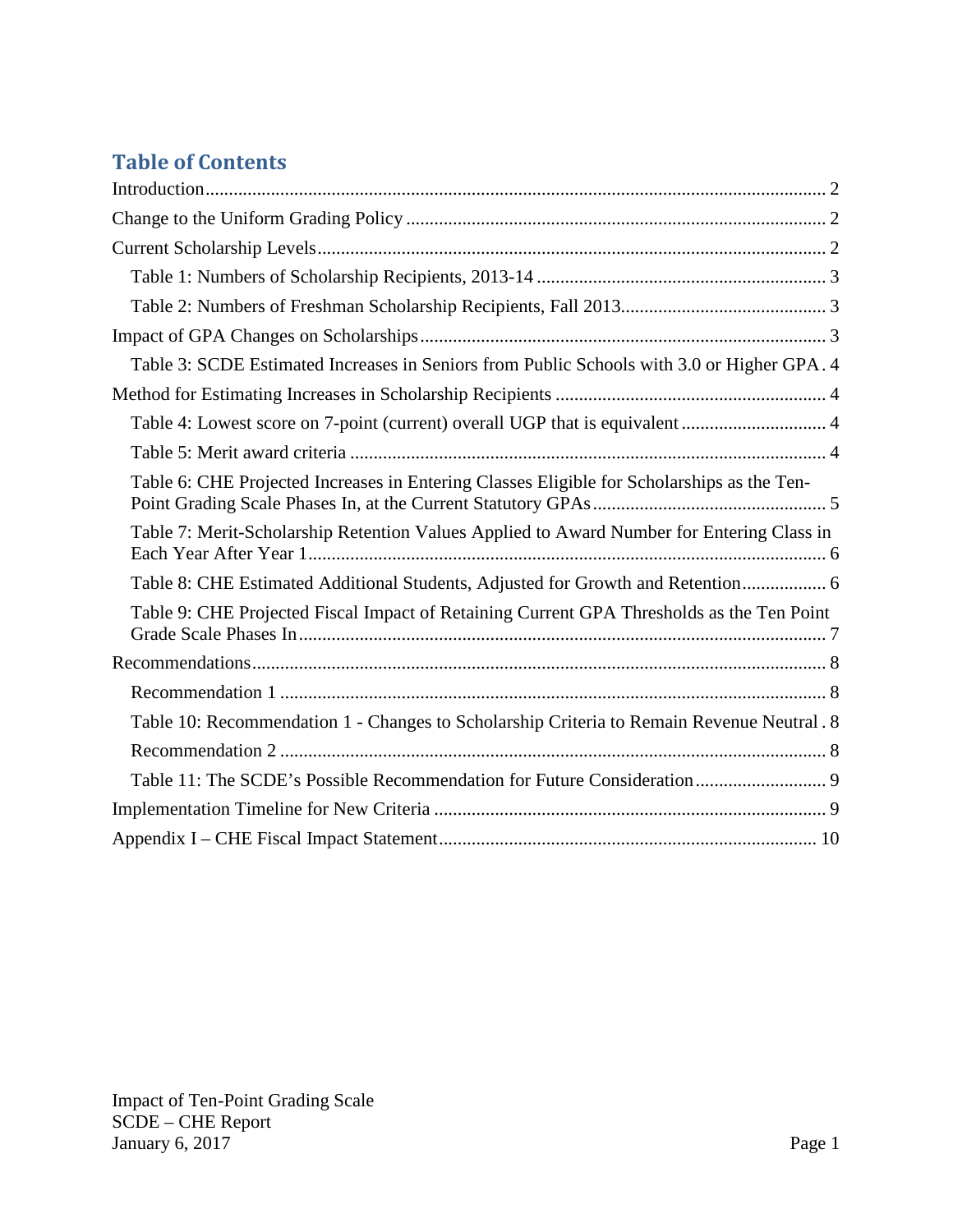#### <span id="page-2-0"></span>**Introduction**

Per Proviso 3.6, as adopted in the 2016-17 Appropriations Act, the South Carolina Department of Education (SCDE) submits the following recommendations based on the change in the State's Uniform Grading Policy.

> On or before December 31, 2016, the Department of Education, in cooperation with the Commission on Higher Education, shall provide a report to the Governor, the Chairman of the Senate Education Committee, the Chairman of the House Education and Public Works Committee, the Chairman of the Senate Finance Committee, and the Chairman of the House Ways and Means Committee regarding the costs and opportunities of the change to the State's Uniform Grading Policy from a 7-point scale to a 10 point scale. The report shall include, but not necessarily be limited to, the projected impact, if any, that the change may have on the State's merit based scholarship programs, recommendations on how to fund the projected impact, if any, to the State's merit based scholarship programs, and suggested alternatives to mitigate the projected impact, if any, to the State's merit based scholarship programs. Alternatives, if any, may include potential changes to the State's merit based scholarship criteria including GPA or testing requirements.

#### <span id="page-2-1"></span>**Change to the Uniform Grading Policy**

In spring 2016 the State Board of Education (SBE) adopted an updated Uniform Grading Policy, moving from a seven-point scale to a ten-point scale. This update reflects changes undertaken by many other states and school districts, to include North Carolina<sup>[1](#page-2-3)</sup> and Georgia, $^2$  $^2$  to streamline the grading scale from the K-12 public school system through post-secondary institutions of higher education. Additionally, this change better situates students in South Carolina to compete for admittance and scholarships to colleges both in state and out of state. It also helps our students as they compete with students transferring into the state from a state with a ten-point grading scale, such as military-connected students.

### <span id="page-2-2"></span>**Current Scholarship Levels**

The Commission on Higher Education (CHE) reports the numbers of students qualifying for scholarships. The most recent report, the *South Carolina Higher Education Statistical Abstract* 

<span id="page-2-3"></span> $\frac{1}{2}$  <http://sbepolicy.dpi.state.nc.us/policies/GCS-L-004.asp?pri=01&cat=L&pol=004&acr=GCS>  $\frac{2}{\text{http://www.cobbk12.org/pebblebrook/guidance/calculating_a_students\_gpa.pdf.pdf}}$ 

<span id="page-2-4"></span>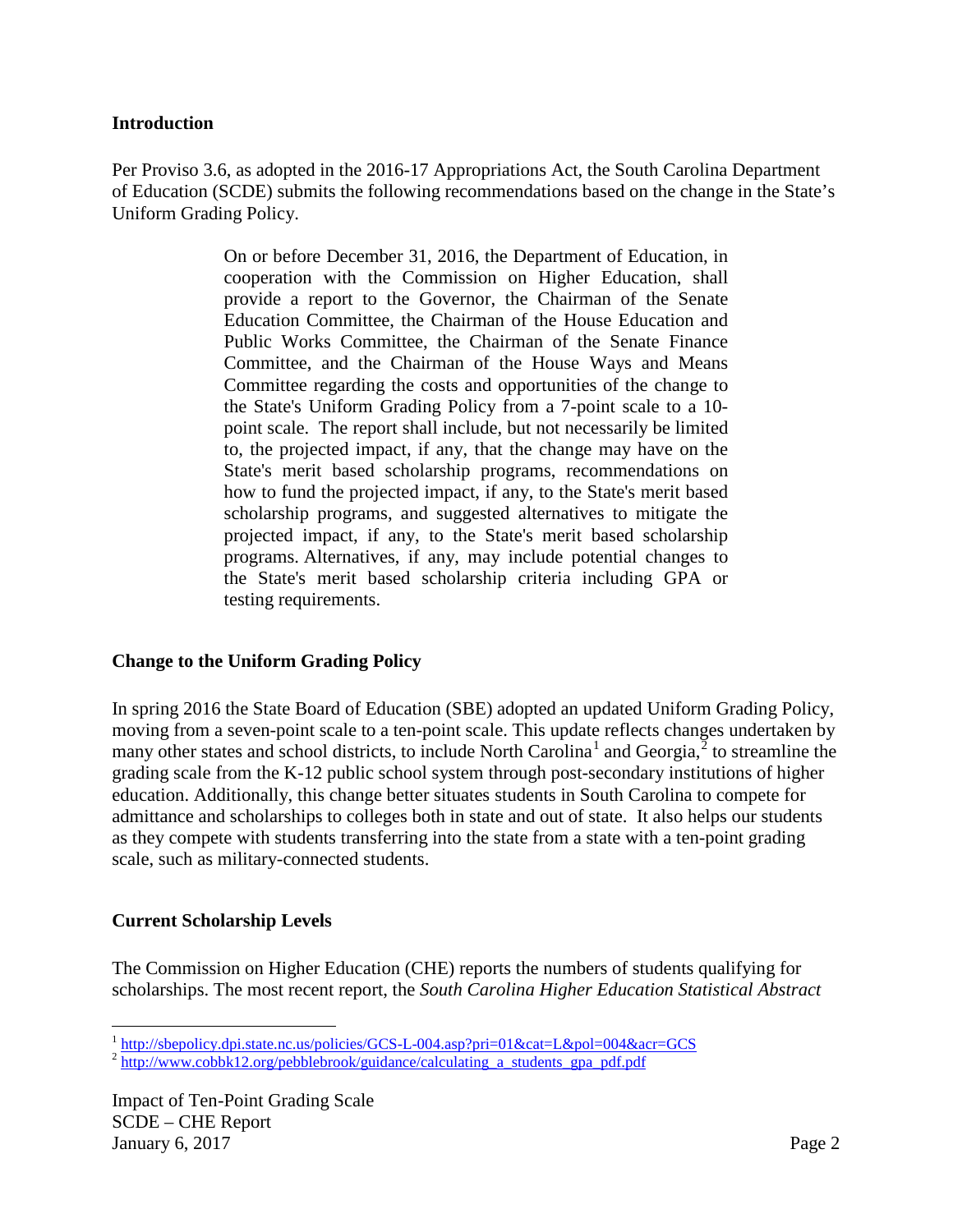2015,<sup>[3](#page-3-3)</sup> reports the following numbers of students receiving scholarships in the 2013-14 Academic years (combines fall 2013, winter 2013, spring 2014, and summer 2014).

| Tuble 1. INVINCED Of Scholarship Recipients, 2015-14 |                    |  |  |  |  |  |
|------------------------------------------------------|--------------------|--|--|--|--|--|
| <b>Scholarships</b>                                  | 2013-14 Recipients |  |  |  |  |  |
| <b>Palmetto Fellows</b>                              | 6,922              |  |  |  |  |  |
| LIFE – Four Year Institutions                        | 27,769             |  |  |  |  |  |
| LIFE – Two Year Institutions                         | 8,351              |  |  |  |  |  |
| <b>HOPE</b>                                          | 3,350              |  |  |  |  |  |
| <b>TOTAL</b>                                         | 46,392             |  |  |  |  |  |

<span id="page-3-0"></span>*Table 1: Numbers of Scholarship Recipients, 2013-14*

Abstract at page 95.

<span id="page-3-1"></span>

| Table 2: Numbers of Freshman Scholarship Recipients, Fall 2013 |  |  |
|----------------------------------------------------------------|--|--|
|                                                                |  |  |

| <b>Fall 2013 Freshman Recipients</b> |
|--------------------------------------|
| 1,578                                |
| 8,115                                |
| 5,608                                |
| 3,115                                |
| 18,416                               |
|                                      |

Abstract at pages 97, 99, 102.

#### <span id="page-3-2"></span>**Impact of GPA Changes on Scholarships**

Because each scholarship is based, in part, upon grade point average (GPA), changes to the grading system will impact those scholarships. The Palmetto Fellows Scholarship requires at least a GPA of 3.5. S.C. Code § 59-104-20(G). The LIFE Scholarship requires a minimum 3.0 GPA. S.C. Code § 59-149-50(D). The HOPE Scholarship also requires only a 3.0 GPA by the end of the high school senior year. S.C. Code § 59-150-370.

Assuming no change to the current qualifications for the Palmetto Fellows, LIFE, and HOPE Scholarships, the net effect of moving to a ten-point grading scale would allow up to approximately 11,500 additional public school students annually to be eligible for scholarships after the 2019-20 school year. The following is an estimate of the numbers of additional public school students who would have a GPA of 3.0 or higher as the ten-point grading scale is phased in. Note that not all public school students with a GPA of 3.0 or higher enroll in an eligible South Carolina post-secondary institution. The numbers in Table 3 should be considered the maximum number of individuals who may be eligible for scholarships. The analysis undertaken by CHE in the following sections takes into consideration students from public, private, and home schools who actually enroll in a state institution.

<span id="page-3-3"></span>Impact of Ten-Point Grading Scale SCDE – CHE Report January 6, 2017  $P$  and  $P$  and  $P$  and  $P$  and  $P$  and  $P$  and  $P$  and  $P$  and  $P$  and  $P$  and  $P$  and  $P$  and  $P$  and  $P$  and  $P$  and  $P$  and  $P$  and  $P$  and  $P$  and  $P$  and  $P$  and  $P$  and  $P$  and  $P$  and  $P$  and  $P$  a <sup>3</sup> http://www.che.sc.gov/CHE\_Docs/finance/abstract/Abstract-2015-web.pdf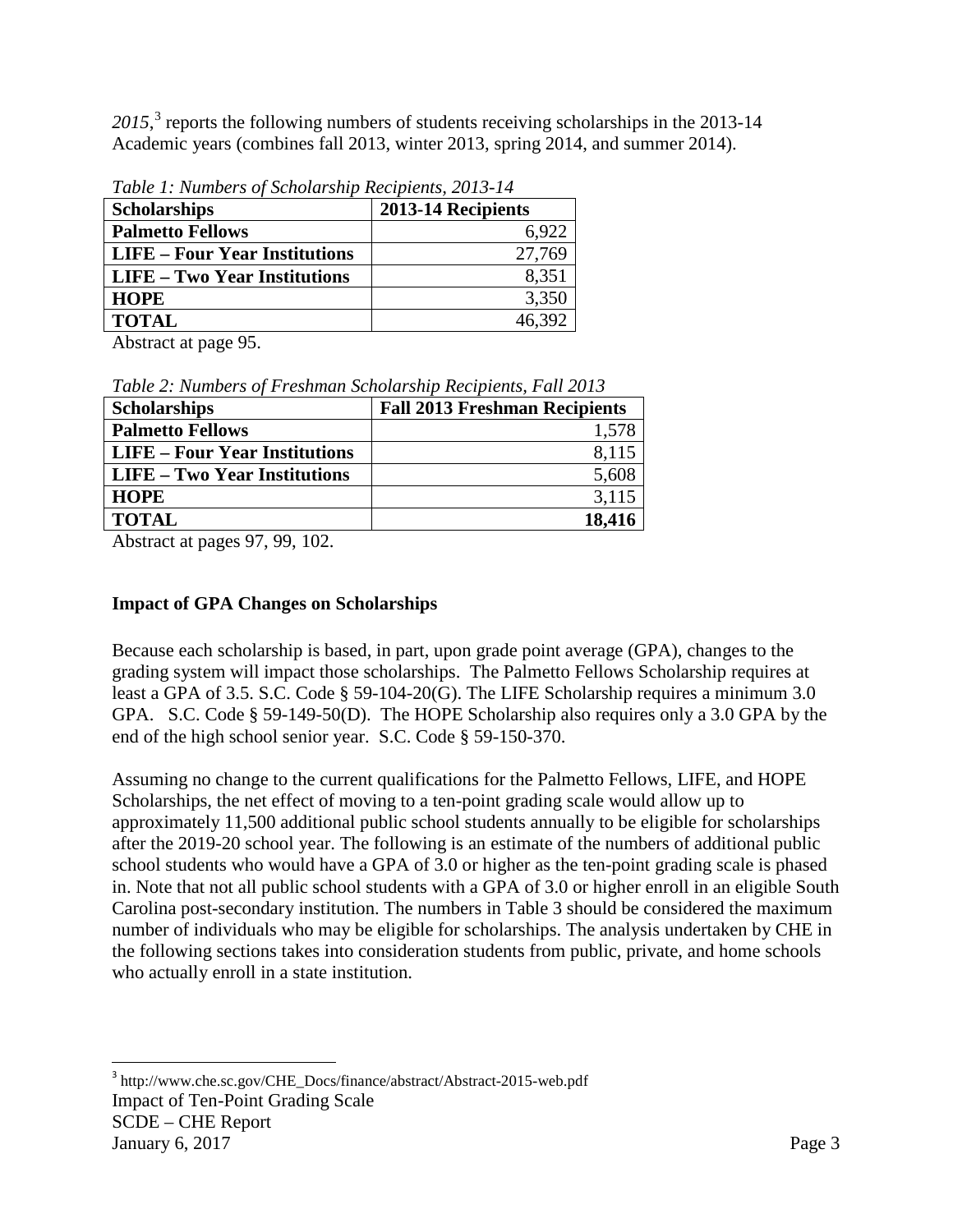| <b>School Year</b> | <b>Additional Students</b> |
|--------------------|----------------------------|
| 2016-2017          | 2,400                      |
| 2017-2018          | 5,400                      |
| 2018-2019          | 8,400                      |
| 2019-2020          | 11,500                     |

<span id="page-4-0"></span>*Table 3: SCDE Estimated Increases in Seniors from Public Schools with 3.0 or Higher GPA*

Except for the HOPE Scholarship, however, the scholarships currently have other requirements that would continue to limit participation, including scores on college entrance examinations and class rank.

### <span id="page-4-1"></span>**Method for Estimating Increases in Scholarship Recipients**

The SCDE provided the CHE with information on the GPAs for the class of 2016, and projections of what that GPA would be with using the ten-point scale for one, two, three, four, or all years of high school credit. From those projections, the CHE made projections of the increases in the numbers of students who would qualify for scholarships if the GPA criteria currently in the statutes are maintained. (The CHE Fiscal Impact Statement dated October 18, 2016 is attached as Appendix I.)

Using the SCDE dataset, the CHE located the lowest seven-point GPA that would become a 3.0 or higher as the UGP shifted to a ten-point scale over four years.

|                      |        | Year 1 (3 $@$ 7-pt; 1 $@$<br>$10-pt)$ |       | Year $2 \&$ Year $3 (2 \&$<br>7-pt; $2 \otimes 10$ -pt) &<br>$(1 \t@ 7-pt; 3 \t@ 10-pt)$ |      |       | Year 4 (4 $@$ 10-pt) |        |       |
|----------------------|--------|---------------------------------------|-------|------------------------------------------------------------------------------------------|------|-------|----------------------|--------|-------|
| Phased-In UGP<br>GPA | 4.0    | 3.5                                   | 3.0   | 4.0                                                                                      | 3.5  | 3.0   | 4.0                  | 3.5    | 3.0   |
| 7-pt GPA scale       | 3.5804 |                                       | 2.375 | 3.5                                                                                      | 2.95 | 2.333 | 3.5                  | 2.9167 | 2.333 |

<span id="page-4-2"></span>*Table 4: Lowest score on 7-point (current) overall UGP that is equivalent*

The CHE applied this information to its fall 2014 datasets of all students (not just public school students) who were first-time, degree-seeking, full-time, South Carolina residents enrolled in public and independent colleges and universities.

### <span id="page-4-3"></span>*Table 5: Merit award criteria*

### **Palmetto Fellows (PF):**

(1) Earn with minimum UGP 3.5 and SAT (ACT) at least 1200(27) and Rank on UGP in Top 6%

OR

(2) Earn with minimum UGP 4.00 and SAT(ACT) at least 1400(32) Up to \$6700 in Year 1 and up to \$7500 in Years 2-4 with ability to earn an additional

\$2500 in Years 2-4 if eligible for a STEM Enhancement.

## **LIFE:**

Impact of Ten-Point Grading Scale SCDE – CHE Report January 6, 2017  $P_{\text{age 4}}$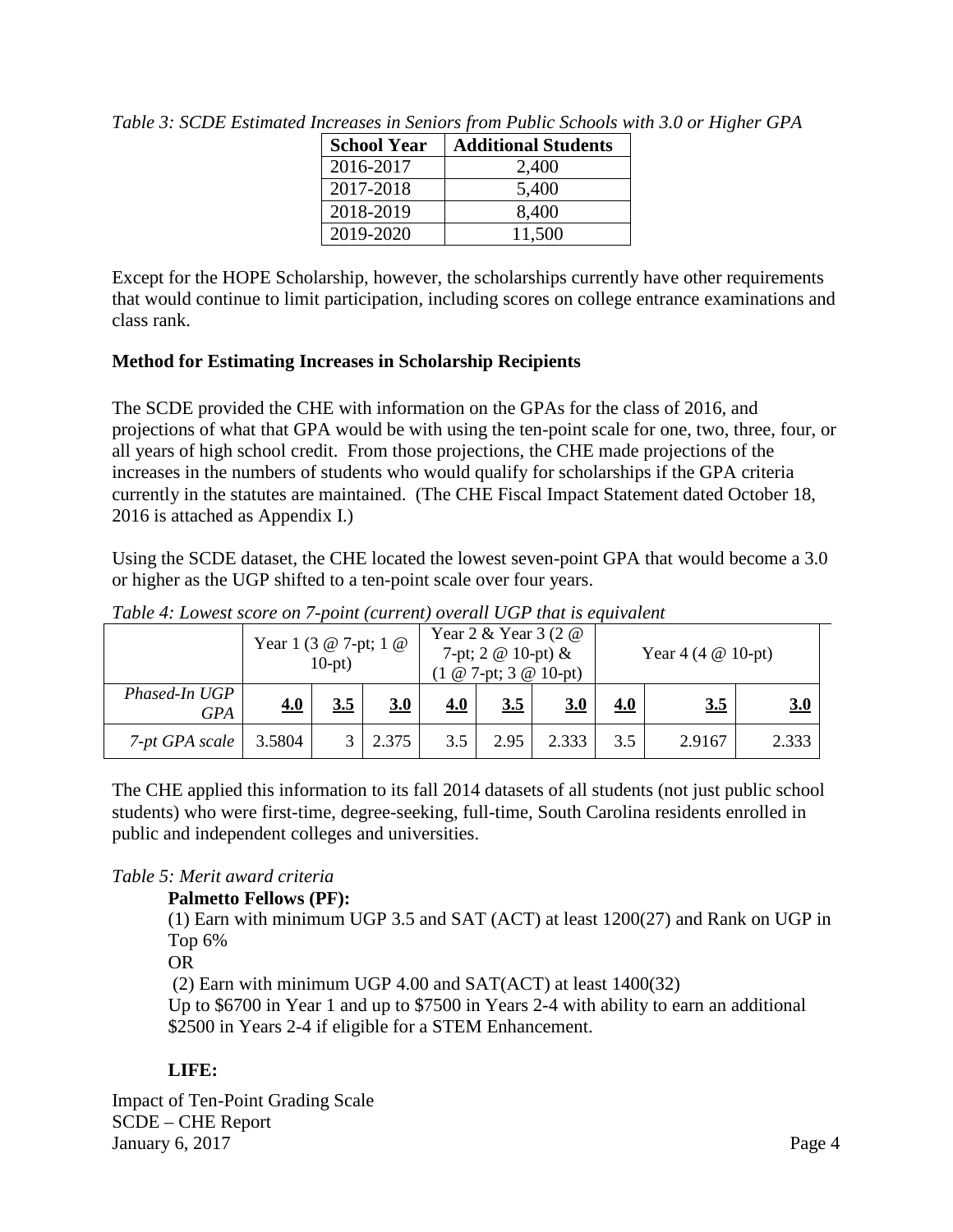**If at 4-Year**: Earn by meeting 2 of 3 criteria: (a) minimum UGP 3.0, (b) SAT (ACT) at least 1100(24), (c) Rank on UGP in Top 30%.

Up to \$5000 in Years 1-4 with ability to earn an additional \$2500 in Years 2-4 if eligible for a STEM Enhancement.

**If at 2-Year**: Earn with minimum UGP 3.0.

Up to tuition and fees capped at \$5000.

2-Yr USC/Independent at \$5000.

Technical Colleges annual tuition and fees ranged from \$3960 - \$4262 with an average of \$4023 in AY 2015-16

NOTE: Full-time students in SC colleges and universities who do NOT earn LIFE would receive Lottery Tuition Assistance (LTA) of \$1200 in fall semester and \$1200 in spring semester based on 2015-16 LTA award level.

### **HOPE:**

Available in Freshmen Year at 4-Year Colleges. Students may transition to LIFE. Based on latest retention numbers 24.6% earned LIFE in second year. Earn with minimum UGP of 3.0 and not be a recipient of LIFE or PF Up to \$2800 in Freshman Year

Using those criteria, the 10-point equivalent GPAs, and the CHE's 2014 dataset, the following are the estimates of the increases in numbers of students in entering classes who would be eligible for scholarships if the GPA standards remain the same.

| <b>Freshman Classes</b>     | <b>Year 1</b><br>2016-17 | Year 2<br>2017-18 | Year 3<br>2018-19 | Year 4<br>2019-20 |
|-----------------------------|--------------------------|-------------------|-------------------|-------------------|
| <b>New Palmetto Fellows</b> | 330                      | 344               | 356               | 369               |
| <b>New LIFE/HOPE 4 Year</b> | 2,018                    | 2,093             | 2,161             | 2,231             |
| <b>New LIFE 2 Year</b>      | 3,549                    | 3,826             | 4,013             | 4,210             |
| <b>Totals</b>               | 5,897                    | 6,236             | 6,530             | 6,810             |

<span id="page-5-0"></span>*Table 6: CHE Projected Increases in Entering Classes Eligible for Scholarships as the Ten-Point Grading Scale Phases In, at the Current Statutory GPAs*

While it is certainly a laudable goal to have as many students as possible obtain scholarships, it is equally important that scholarships be retained. Student loan debt is rising. According to a 2015 report from the Institute of College Access and Success, the average student debt in South Carolina in 2014 was \$29,163. Allowing more students to qualify for scholarships could help alleviate this debt; however, this initial assistance must also be balanced with students' abilities to retain the scholarships over the course of their college experience (a cumulative 3.0 or B average plus credit hour requirements). Often students begin post-secondary education with a scholarship, but if the scholarship is not retained then the student may have to take out additional student loans to continue their education.<sup>[4](#page-5-1)</sup> According to the Commission on Higher Education

<span id="page-5-1"></span>Impact of Ten-Point Grading Scale SCDE – CHE Report January 6, 2017 Page 5 <sup>4</sup> [http://ticas.org/posd/map-state-data#overlay=posd/state\\_data/2016/sc](http://ticas.org/posd/map-state-data#overlay=posd/state_data/2016/sc)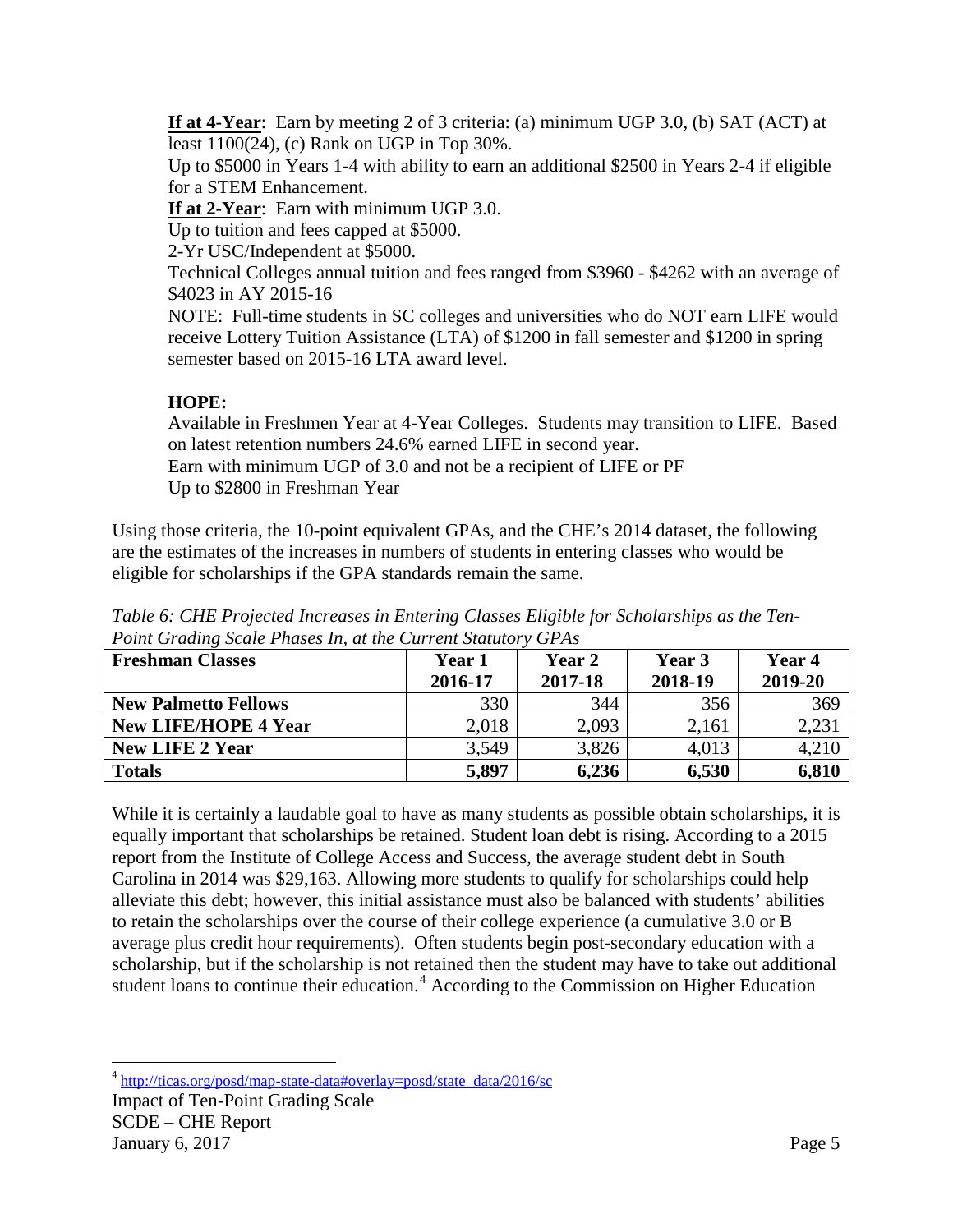(CHE), in 2013 the following percentages of freshman who entered post-secondary education with a scholarship retained the scholarship:<sup>[5](#page-6-2)</sup>

|                                                                                                                                                                  |             |           |              | Maintained  |
|------------------------------------------------------------------------------------------------------------------------------------------------------------------|-------------|-----------|--------------|-------------|
|                                                                                                                                                                  |             | $Yr$ 2 to |              | Full        |
|                                                                                                                                                                  | Yr 1 to Yr2 | Yr3       | Yr 3 to Yr 4 | Scholarship |
| <b>Palmetto Fellows</b>                                                                                                                                          | 89.0%       | 92.0%     | 91.8%        | 75%         |
| LIFE Overall Any Institution                                                                                                                                     | 51.4%       | 86.7%     | 83.8%        | 37%         |
| LIFE 2 Yr USC/Indep, Same Institution                                                                                                                            | 30.8%       |           |              | 30.8%       |
| LIFE 2 Yr Tech. College Same Institution                                                                                                                         | 22.2%       |           |              | 22.2%       |
| <b>HOPE</b> to LIFE Transition                                                                                                                                   | 24.6%       |           |              | 24.6%       |
| $\mathcal{L}_{\text{total}}$ and $\mathcal{L}_{\text{total}}$ are $\mathcal{L}_{\text{total}}$ and $\mathcal{L}_{\text{total}}$ and $\mathcal{L}_{\text{total}}$ |             |           |              |             |

<span id="page-6-0"></span>*Table 7: Merit-Scholarship Retention Values Applied to Award Number for Entering Class in Each Year After Year 1*

\*used for 4-year Institutions

In addition to shifts because of retention, the CHE has experienced general growth in the numbers of students qualifying for scholarships. When retention and growth are taken into account, the CHE estimates the following numbers of all students over four years.

|                                       | Year 1   | Year 2 | Year 3 | Year 4 | <b>Total</b> |
|---------------------------------------|----------|--------|--------|--------|--------------|
| <b>Palmetto Fellows</b>               |          |        |        |        |              |
| entering class 1                      | 330      | 294    | 270    | 248    | 1,142        |
| entering class 2                      |          | 344    | 306    | 282    | 932          |
| entering class 3                      |          |        | 356    | 317    | 674          |
| entering class 4                      |          |        |        | 369    | 369          |
| <b>Subtotal</b>                       | 330      | 638    | 933    | 1,216  | 3,116        |
| <b>LIFE</b> at 4 Year                 |          |        |        |        |              |
| entering class 1                      | 491      | 252    | 219    | 183    | 1,146        |
| entering class 2                      |          | 501    | 258    | 223    | 982          |
| entering class 3                      |          |        | 510    | 262    | 772          |
| entering class 4                      |          |        |        | 519    | 519          |
| <b>Subtotal</b>                       | 491      | 753    | 986    | 1,188  | 3,419        |
| <b>LIFE Previously</b><br><b>Hope</b> |          |        |        |        |              |
| entering class 1                      |          | 376    | 326    | 273    | 974          |
| entering class 2                      |          |        | 392    | 340    | 731          |
| entering class 3                      |          |        |        | 406    | 406          |
| <b>Subtotal</b>                       | $\bf{0}$ | 376    | 718    | 1,019  | 2,111        |
| <b>HOPE</b> at 4 Year                 |          |        |        |        |              |

<span id="page-6-1"></span>*Table 8: CHE Estimated Additional Students, Adjusted for Growth and Retention*

<span id="page-6-2"></span>Impact of Ten-Point Grading Scale SCDE – CHE Report January 6, 2017 Page 6 5 [http://www.che.sc.gov/CHE\\_Docs/finance/abstract/Abstract-2015-web.pdf](http://www.che.sc.gov/CHE_Docs/finance/abstract/Abstract-2015-web.pdf)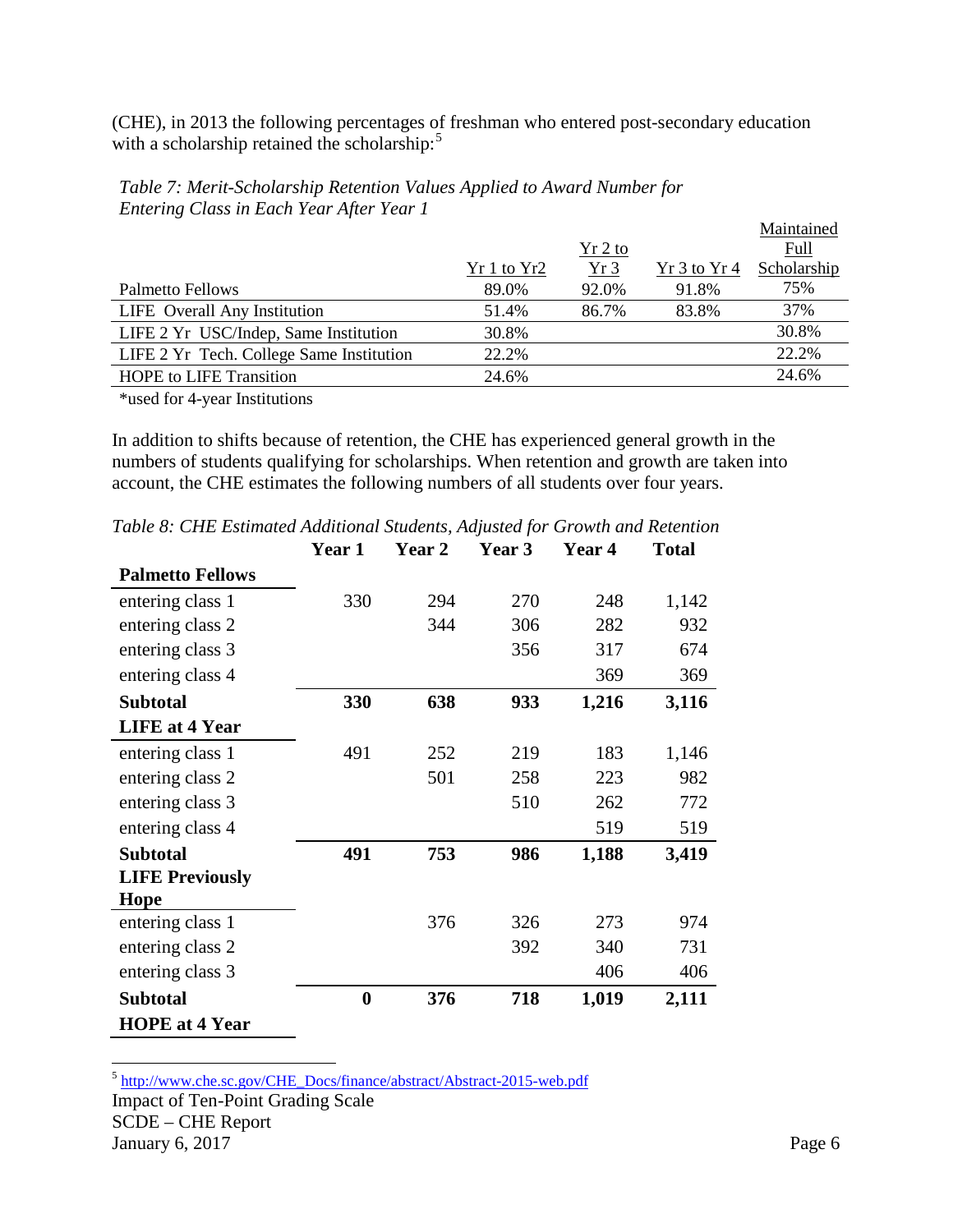| entering class 1      | 1,527 |       |       |        | 1,527  |
|-----------------------|-------|-------|-------|--------|--------|
| entering class 2      |       | 1,592 |       |        | 1,592  |
| entering class 3      |       |       | 1,651 |        | 1,651  |
| entering class 4      |       |       |       | 1,712  | 1,712  |
| <b>Subtotal</b>       | 1,527 | 1,592 | 1,651 | 1,712  | 6,482  |
| <b>LIFE</b> at 2 Year |       |       |       |        |        |
| entering class 1      | 3,549 | 834   |       |        | 4,383  |
| entering class 2      |       | 3,826 | 899   |        | 4,725  |
| entering class 3      |       |       | 4,013 | 943    | 4,956  |
| entering class 4      |       |       |       | 4,210  | 4,210  |
| <b>Subtotal</b>       | 3,549 | 4,660 | 4,912 | 5,153  | 18,274 |
| <b>TOTAL</b>          | 5,897 | 8,019 | 9,200 | 10,288 | 33,402 |

#### **Costs Projections for No Change in Scholarship Criteria**

Assuming no change in the criteria for Palmetto Fellows, Life, and Hope scholarships, the CHE estimates the increased cost of moving to the ten-point grading scale to be \$29.4 million in year 4, the final year of the phase-in (\$88.3 million over the four years). Note that the CHE's cost projections use historic growth rates and retention rates. It is possible that if more students initially qualify for these scholarships, then lower percentages of students may retain their scholarships. The SCDE and CHE cannot project what those percentages might be at this time.

<span id="page-7-0"></span>*Table 9: CHE Projected Fiscal Impact of Retaining Current GPA Thresholds as the Ten Point Grade Scale Phases In*

| <b>TOTAL</b>         | <b>Year 1</b>   | Year 2          | Year 3          | <b>Year 4</b>   | <b>Totals</b>    |
|----------------------|-----------------|-----------------|-----------------|-----------------|------------------|
| <b>GROSS</b>         | 2016-17         | 2017-18         | 2018-19         | 2019-20         |                  |
| <b>COSTS</b>         |                 |                 |                 |                 |                  |
| entering             | \$23,739,333    | \$9,429,994     | \$5,294,785     | \$4,621,255     | \$43,085,367     |
| class 1              |                 |                 |                 |                 |                  |
| entering             | \$0             | \$25,220,098    | \$9,923,595     | \$5,493,147     | \$40,636,840     |
| class 2              |                 |                 |                 |                 |                  |
| entering             | \$0             | \$0             | \$26,294,775    | \$10,306,240    | \$36,601,015     |
| class 3              |                 |                 |                 |                 |                  |
| entering             | \$0             | \$0             | \$0             | \$27,417,654    | \$27,417,654     |
| class 4              |                 |                 |                 |                 |                  |
| <b>SUBTOTAL</b>      | \$23,739,333    | \$34,650,092    | \$41,513,155    | \$47,838,297    | \$147,740,877    |
| <b>Cost Savings</b>  | $-$1,650,000$   | $-$ \$3,188,500 | $-$ \$4,663,740 | $-$ \$6,080,550 | $-$15,582,790$   |
| <b>Fewer LIFE</b>    |                 |                 |                 |                 |                  |
| (now receiving<br>PF |                 |                 |                 |                 |                  |
| <b>Cost Savings</b>  | $-$ \$8,517,600 | $-$11,183,184$  | $-$11,789,283$  | $-$12,366,958$  | $-$ \$43,857,026 |

Impact of Ten-Point Grading Scale SCDE – CHE Report January 6, 2017 Page 7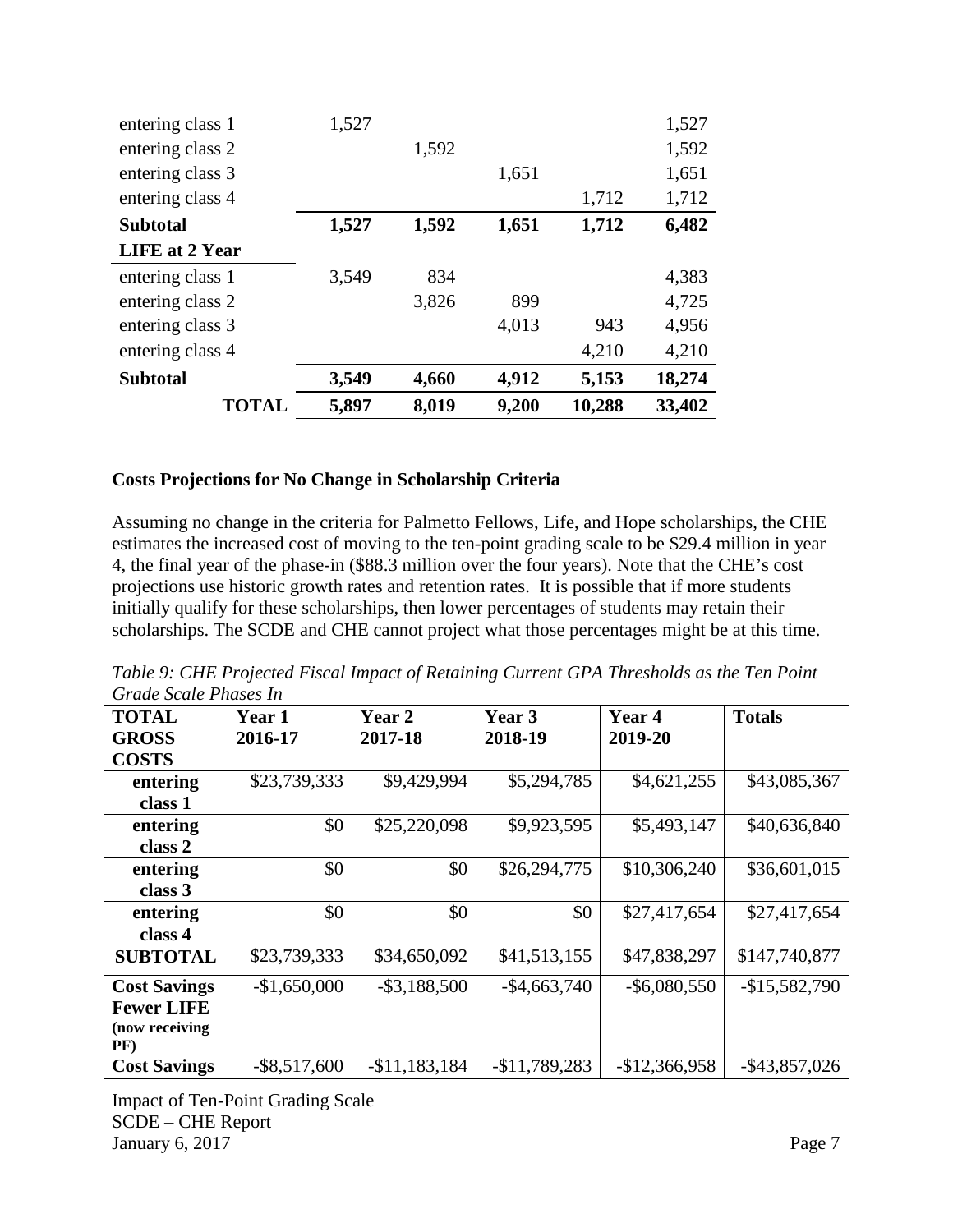| <b>TOTAL</b><br><b>GROSS</b><br><b>COSTS</b>       | Year 1<br>2016-17 | Year 2<br>2017-18 | Year 3<br>2018-19 | Year 4<br>2019-20 | <b>Totals</b> |
|----------------------------------------------------|-------------------|-------------------|-------------------|-------------------|---------------|
| <b>Fewer LTA</b><br>(now receiving<br>LIFE)        |                   |                   |                   |                   |               |
| <b>NET NEW</b><br><b>COSTS TO</b><br><b>SYSTEM</b> | \$13,571,733      | \$20,278,408      | \$25,060,131      | \$29,390,789      | \$88,301,060  |

#### <span id="page-8-0"></span>**Recommendations**

The Profile of the South Carolina Graduate, codified by Act 195 of 2016, sets a goal that all students graduate from high school ready for college and careers indicating that students have the skills to succeed in the next step.

#### <span id="page-8-1"></span>*Recommendation 1*

To maintain the academic rigor of the scholarships and ensure that students are college ready, the SCDE and CHE recommend equalizing the GPA requirements to offset the impact of the change in grading scale. This should make the change in grading scale revenue neutral.

|                         |            | <b>Current Requirements</b> |      | <b>Proposed Requirements</b> |               |           |  |  |
|-------------------------|------------|-----------------------------|------|------------------------------|---------------|-----------|--|--|
|                         | <b>GPA</b> | Exam                        | Rank | <b>GPA</b>                   | Exam          | Rank      |  |  |
| <b>Palmetto Fellows</b> | 3.5        | 1200 SAT                    | Top  | 4.0                          | 1200 SAT      | Top $6\%$ |  |  |
| (Must meet all)         |            | 27 ACT                      | 6%   |                              | <b>27 ACT</b> |           |  |  |
|                         |            |                             |      |                              |               |           |  |  |
|                         | 4.0        | 1400 SAT                    | N/A  | 4.4                          | 1400 SAT      | N/A       |  |  |
|                         |            | 32 ACT                      |      |                              | 32 ACT        |           |  |  |
| LIFE $(4-Year)$         | 3.0        | 1100 SAT                    | Top  | 3.5                          | 1100 SAT      | Top 30%   |  |  |
| (Meet 2 of 3)           |            | <b>24 ACT</b>               | 30%  |                              | <b>24 ACT</b> |           |  |  |
| LIFE $(2-Year)$         | 3.0        | N/A                         | N/A  | 3.5                          | N/A           | N/A       |  |  |
| HOPE (4-Year)           | 3.0        | N/A                         | N/A  | 3.5                          | N/A           | N/A       |  |  |

<span id="page-8-2"></span>*Table 10: Recommendation 1 - Changes to Scholarship Criteria to Remain Revenue Neutral*

#### <span id="page-8-3"></span>*Recommendation 2*

The state has made a substantial investment by funding WorkKeys for all public high school juniors. SCDE is investigating whether addition of WorkKeys to the scholarship criteria would result in maintaining a neutral revenue impact without increasing the GPA requirements. Reviewing the percentages on Table 11, it is apparent that the impact of increases in the GPA is most likely to be felt with the HOPE and Life-2 year instruction scholarships. If the college entrance exam and class rank requirements are retained for Palmetto Fellows and Life (4 year), then those factors significantly reduce the percentages of public school students who are eligible. For example, there is a projected increase of 3,835 public school students who would have a GPA of 4.5 or higher under the ten-point scale, and 7,518 with a GPA of 4.0 or higher. When all criteria are applied, however, the CHE estimated that from 330 to 369 more students, from all

Impact of Ten-Point Grading Scale SCDE – CHE Report January 6, 2017 Page 8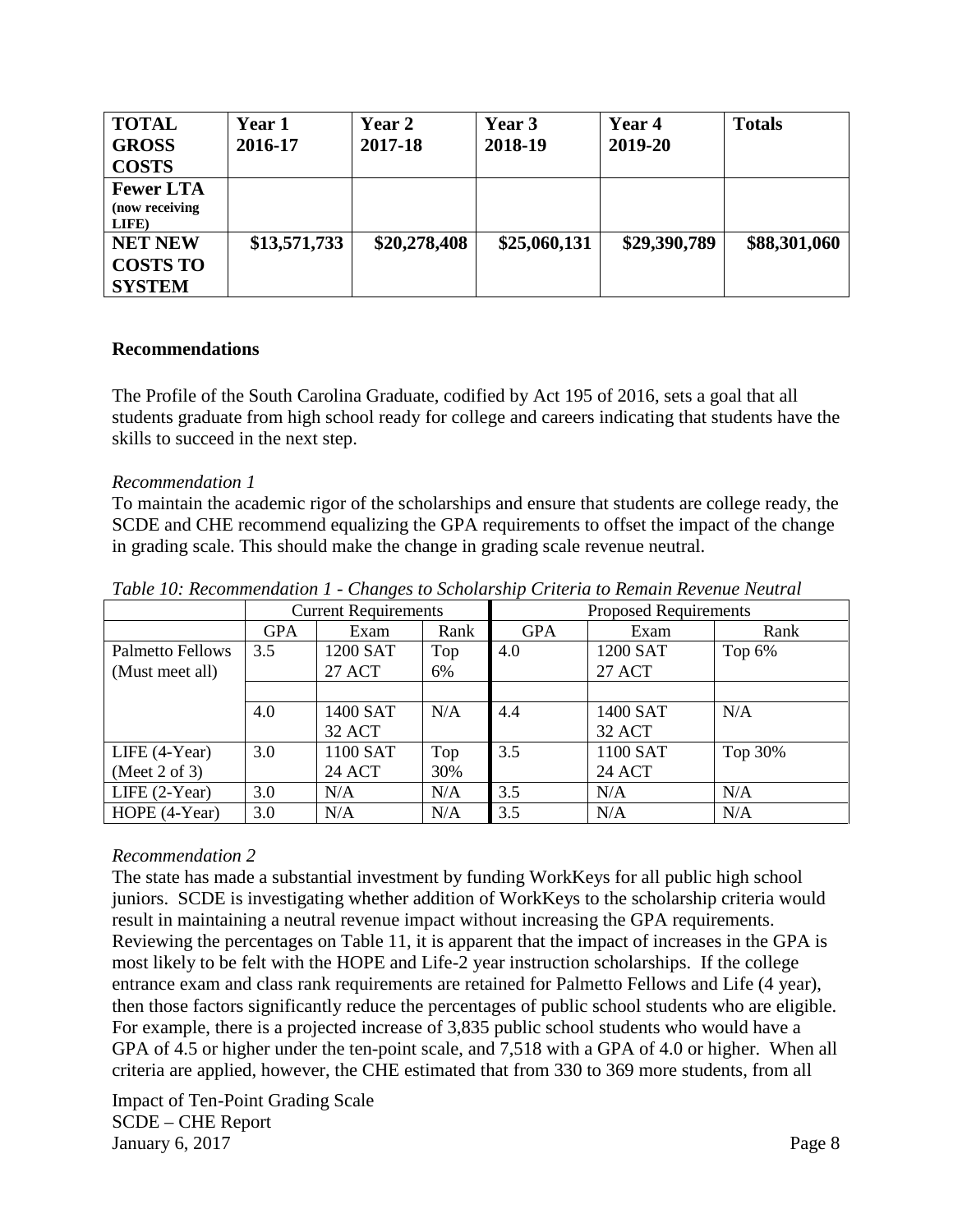schools, would be eligible for the Palmetto Fellows scholarships. The college entrance thresholds and rank of students with the requisite GPA reduce the pool of eligible students. Moreover, the addition of WorkKeys would likely reduce the percentages of eligible students.

The CHE has concerns about whether WorkKeys has been thoroughly vetted as an indicator of college readiness, and does not join the SCDE in this recommendation.

The SCDE is studying whether certain WorkKeys indicators are predictors of meeting ACT benchmarks for reading and mathematics. Once that work is completed, it will be shared with the CHE and made available to the General Assembly.

Another factor to consider, however, is that currently only public high school students receive appropriations support for WorkKeys. If WorkKeys were added as a possible criteria for scholarship eligibility, then consideration would need to be given to access for private- and home-school students.

|                         |            | <b>Current Requirements</b> |      | <b>Proposed Requirements</b> |               |      |                  |  |
|-------------------------|------------|-----------------------------|------|------------------------------|---------------|------|------------------|--|
|                         | <b>GPA</b> | <b>Exam</b>                 | Rank | <b>GPA</b>                   | <b>Exam</b>   | Rank | <b>WorkKeys</b>  |  |
| <b>Palmetto</b>         | 3.5        | 1200 SAT                    | Top  | 3.5                          | 1200 SAT      | Top  | Gold or Higher   |  |
| <b>Fellows</b>          | 42.2%      | <b>27 ACT</b>               | 6%   | 64.8%                        | <b>27 ACT</b> | 6%   | 18.24%           |  |
| (Must meet all)         |            | 7.43%                       |      |                              | 7.43%         |      |                  |  |
| $LIFE(4 year) -$        | 4.0        | 1400 SAT                    | N/A  | 3.0                          | 1100 SAT      | Top  | Silver or Higher |  |
| Meet 3 of GPA,          | 22.6%      | 32 ACT                      |      | 89.1%                        | <b>24 ACT</b> | 30%  | 66.57%           |  |
| Exam, Rank or           |            | 1.25%                       |      |                              | 16%           |      |                  |  |
| WorkKeys                |            |                             |      |                              |               |      |                  |  |
| LIFE $(2 \text{ year})$ | 3.0        | N/A                         | N/A  | 3.0                          | N/A           | N/A  | Silver or Higher |  |
| HOPE(4 year)            | 64.4%      |                             |      | 89.1%                        |               |      | $(66.57\% 2016$  |  |
| (Must meet all)         |            |                             |      |                              |               |      | Juniors)         |  |

<span id="page-9-0"></span>*Table 11: The SCDE's Possible Recommendation for Future Consideration*

### <span id="page-9-1"></span>**Implementation Timeline for New Criteria**

To ensure revenue neutrality, the new scholarship criteria described in Recommendation 1 above would have to be applied to students beginning with the graduating class of 2017. To hold current students in the pipeline harmless, however, the new scholarship criteria described above could be applied to students beginning with the graduating class of 2019 (i.e. the current sophomore and freshman classes). The reason for the delay in implementing the new criteria is that current juniors and seniors may have already met one or more of the old criteria and changing it on them may appear to be punitive.

Impact of Ten-Point Grading Scale SCDE – CHE Report January 6, 2017 Page 9